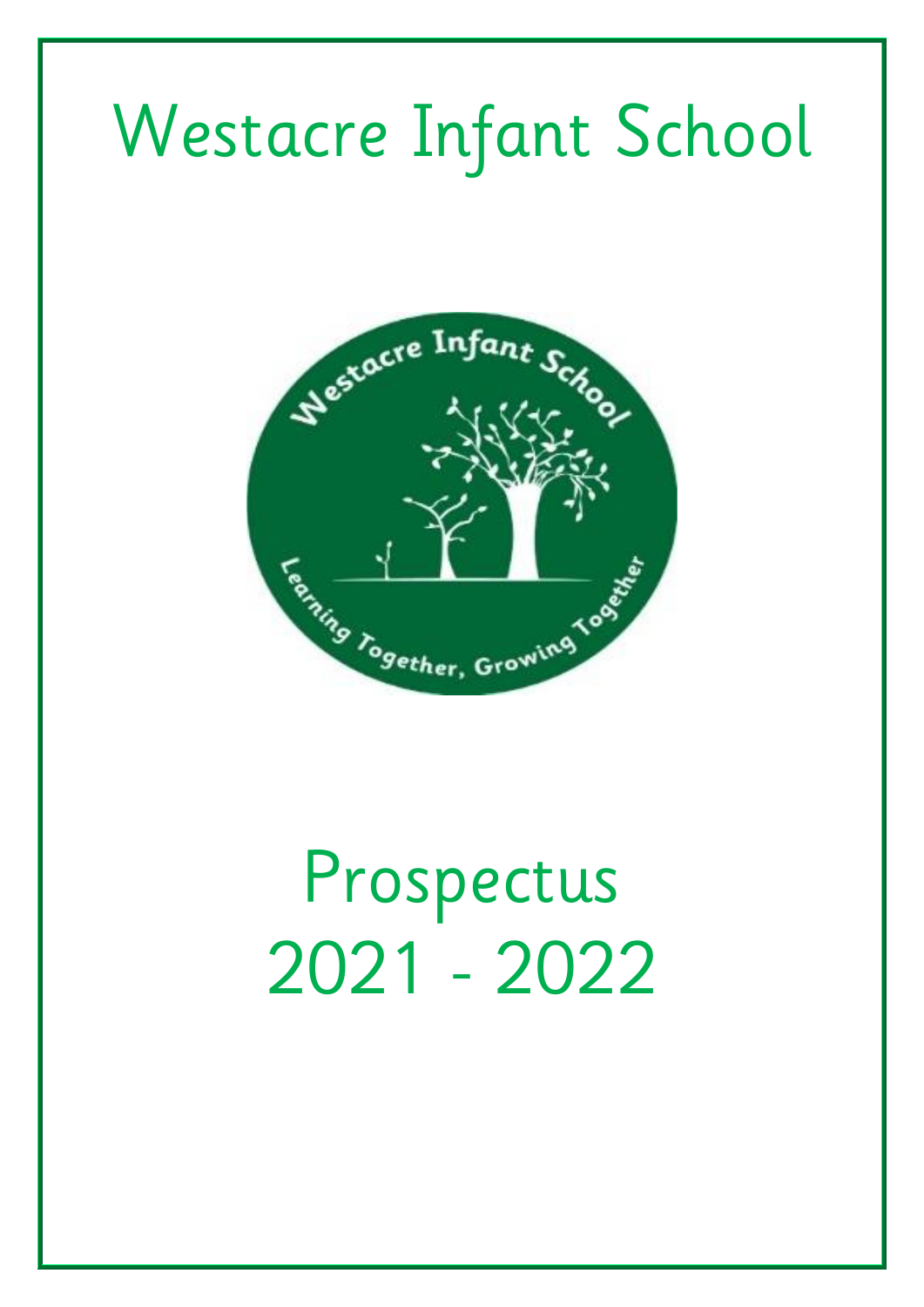**Westacre Infant School**

Finchfield Hill, Finchfield , Wolverhampton, WV3 9EP

# Telephone: 01902 558532

e-mail: westacreinfantschool@wolverhampton.gov.uk

Website: www.westacreinfantschool.co.uk

# Headteacher**: Mr. Aidan Edmunds**

Chair of Governors: **Mrs. Janine Wright**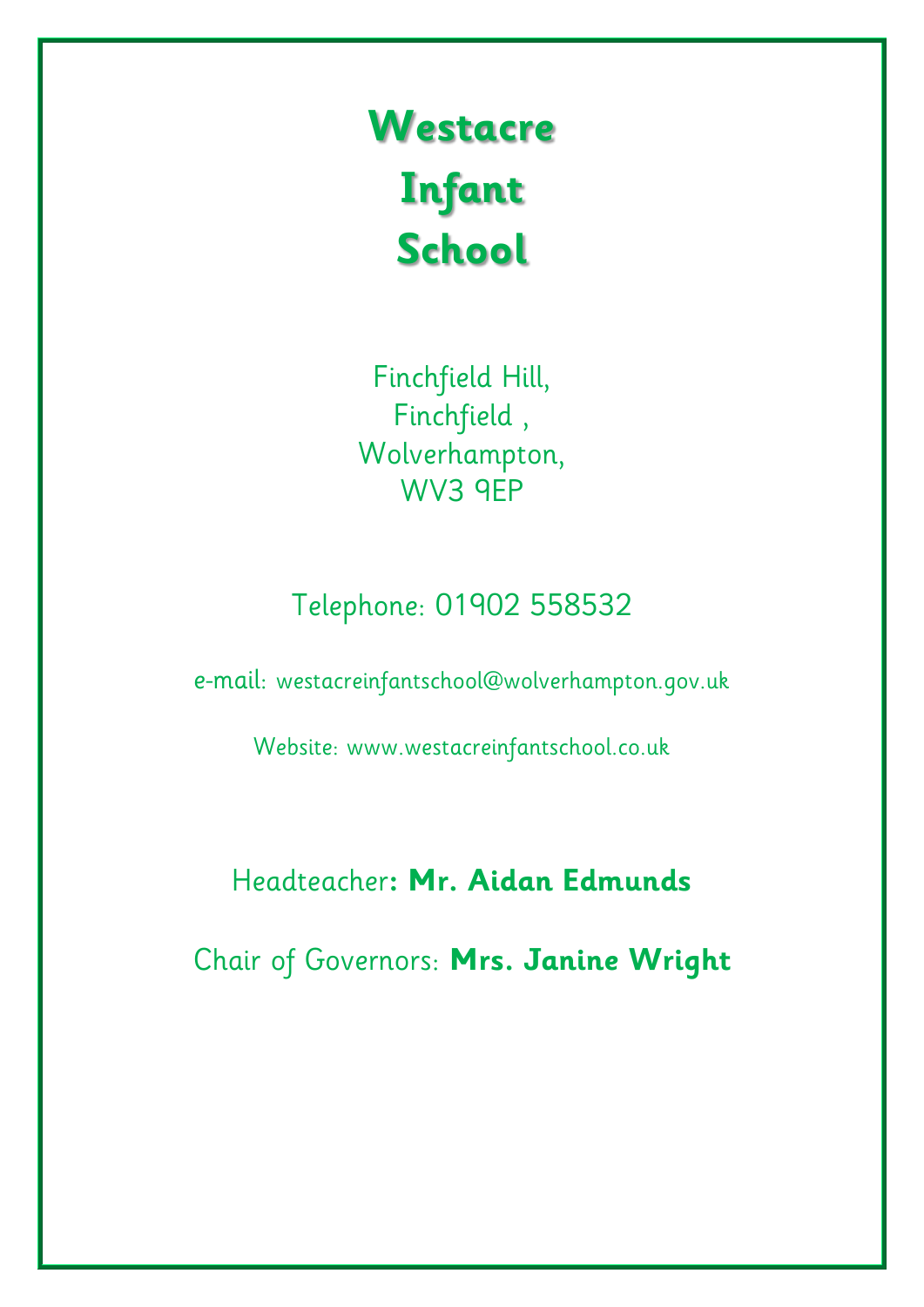# **A Letter of Welcome**

Dear Parents and Carers,

I would like to take this opportunity to welcome you and your child to Westacre Infant School and we hope that you and your child will enjoy your time with us.

As you may know, Finchfield is an area where many of the streets have [arboreal](https://en.wikipedia.org/wiki/Arboreal) and [plant](https://en.wikipedia.org/wiki/Plant) related names. The staff and I designed a logo with that in mind and we also wanted a logo that represented how we aspire to enable your children to learn and grow academically and as individuals.

We also discussed at length the values that we believe are instrumental in supporting your children whilst **Learning Together and Growing Together**. It was agreed that the following values will be invaluable in helping your children reach their full potential. To help the children understand the values and why they are important, we will teach the meanings of the values when we meet as a school during assembly time. We will use stories, images, videos and other means to teach your children about the values. The decided values are as follows:

#### **Friendship, Honesty, Kindness, Teamwork, Perseverance and Respect**

It is important to the staff and I, that you as parents and carers feel that whilst recognising academic achievement, we also value the importance of meeting the needs of your children as individuals. Our priority is to ensure your children enjoy school and feel part of something special.

I am looking forward to you and your children becoming part of our school family,

Edmund

Aidan Edmunds Headteacher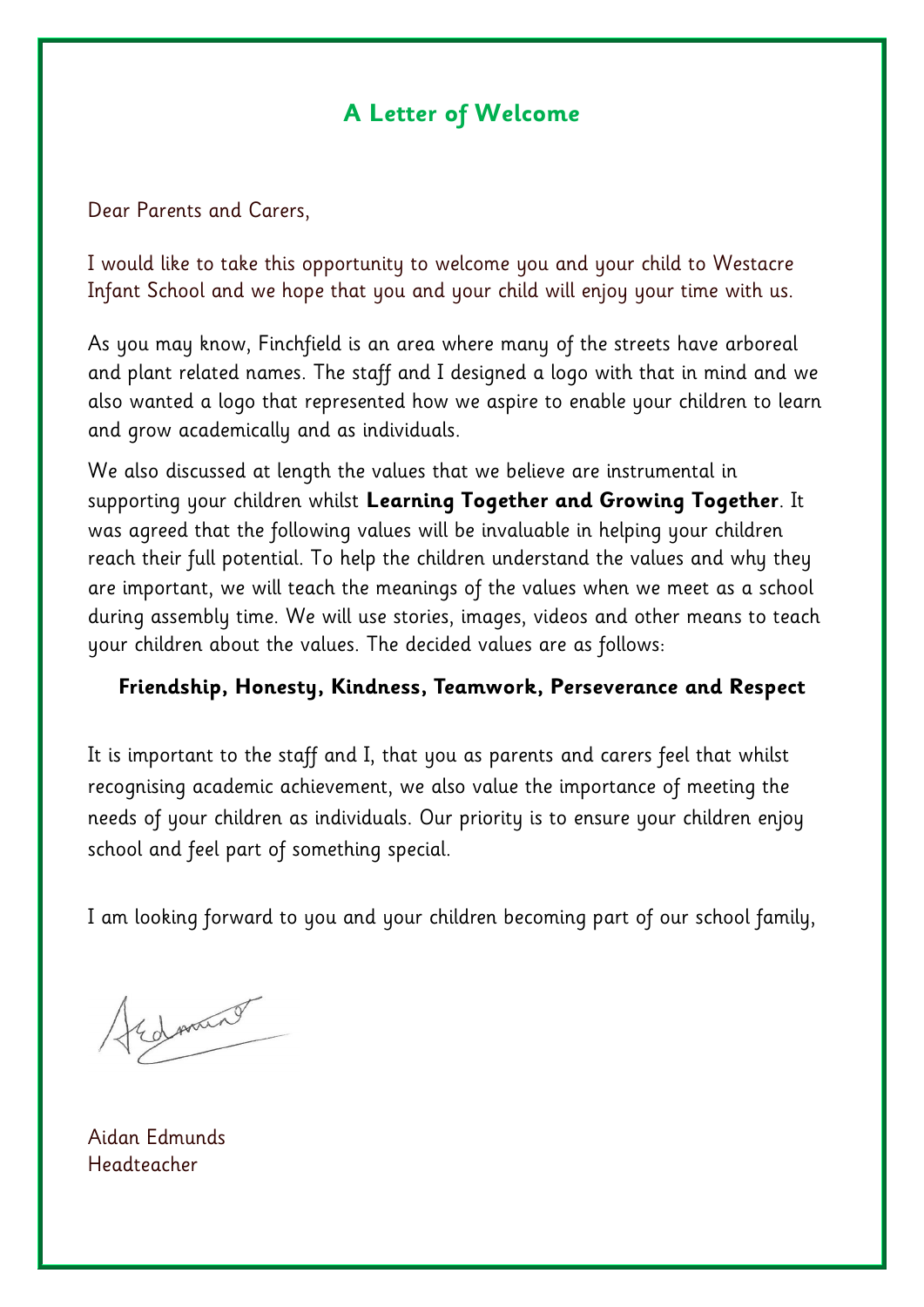# **The History of Westacre Infant School Building**

The School was built in 1954 as a Primary School by Staffordshire County Council. After the Boundary changes in 1966 the School continued as a Junior / Infant Mixed School within the Borough of Wolverhampton. In 1970 the School was split into two Schools because of the demand for School places. The Junior aged children (7 to 11 years) moved to a new site - Uplands Junior School, and the Infants (5 - 7 years) remained on the original site - Westacre Infant School.

A Nursery Unit was added in 1975 and the School now caters for children between the ages of 3 and 7. The Nursery Unit is housed in a separate prefabricated building within the grounds. The generous brick built accommodation is set in its own attractive grounds and consists of 9 classrooms, an inclusion room, cloakrooms and toilet facilities, dining room, assembly hall, library, medical room, staffroom, school office, and Head Teachers room.

# **Class organisation**

The School operates 9 classes and these are arranged in the following way:

3 Reception Classes 3 Year 1 Classes 3 Year 2 Classes

## **Nursery**

The Nursery Unit offers part - time provision for 60 children.

30 children each morning and afternoon session. Age range 3 - 4 years.

Morning Session: 8.45 am to 11.45 am

Afternoon Session: 12.30 pm to 3.30 pm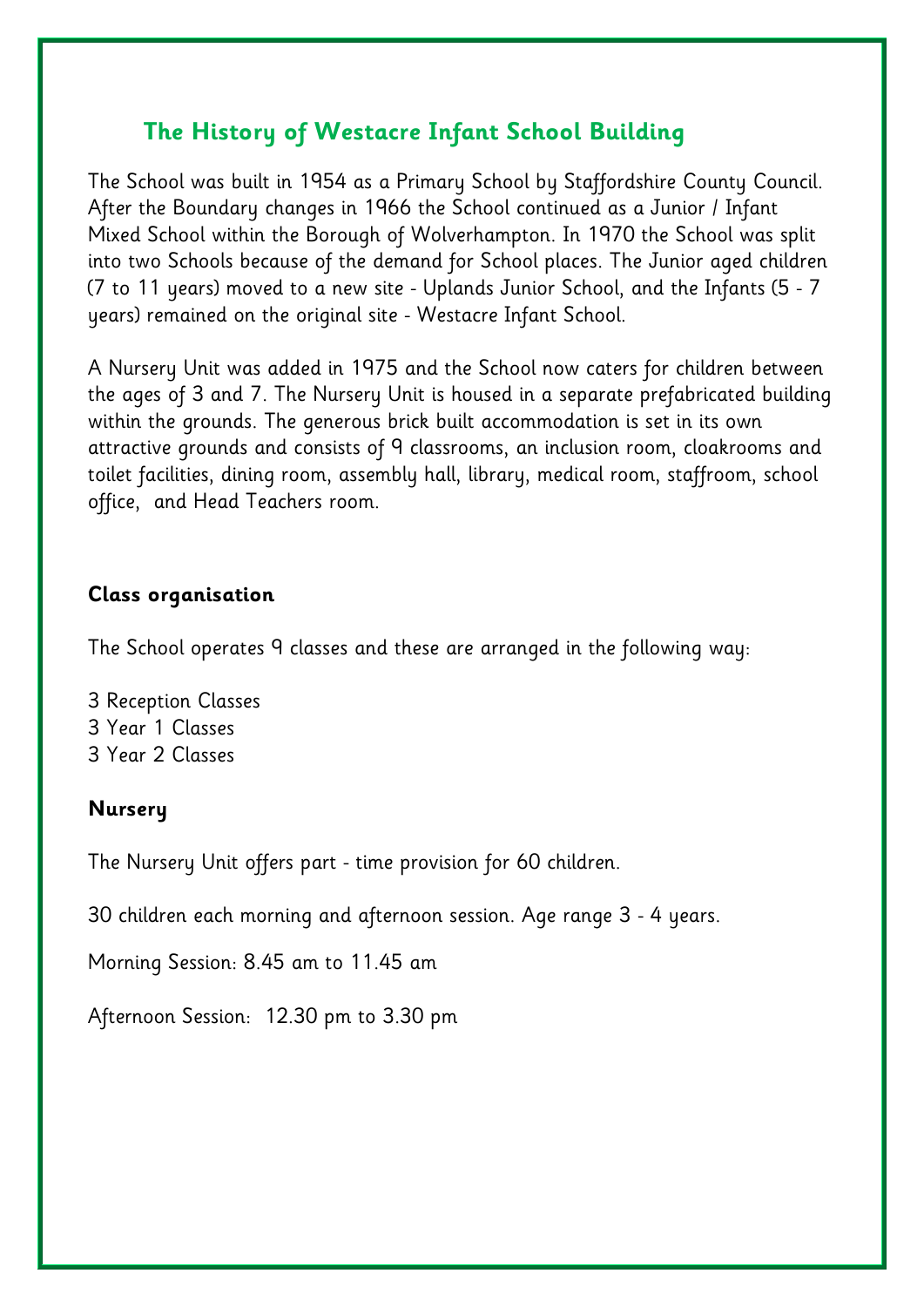## **Admissions**

The School can accommodate 90 children in each year group. The Local Authority Admissions Policy can be found online on our website. Parents wishing to apply for a place for their child may visit the School.

We have two intakes per year for our Nursery Provision. We currently have Autumn Term starts and Summer Term starts.

Children at Westacre usually transfer to Uplands Junior School. If you wish for your child to transfer to a different school after they leave us you will need to apply to the Local Authority School Admissions Team.

# **Parking**

For the safety of children crossing the road immediately outside the School gate, parents are asked not to PARK CARS or DROP CHILDREN OFF within the yellow zig-zag lines painted on the roadway in front of the School and there must be no parking in the School grounds.

The school has permission for parents to park on the Westacres and Chestnut Public House car parks. Please utilise these facilities whenever possible and respect the access rights of local residents and do not park over their driveways.

# **Change of Contact Details**

Any change of address or telephone number after the child has started School should be notified to the School Administrator and also any changes in emergency contact numbers.

# **[Breakfast and Teatime Club Details](https://docs.wixstatic.com/ugd/240391_5a86aa8611f24be48646c6da9b2c828e.pdf)**

Breakfast club opens at 8:00 a.m.

Teatime club is open from 3:30 p.m. until 5:30 p.m.

The clubs are managed by Mr Edmunds and are lead by existing members of staff.

The cost is £4 for each hour the children stay in club.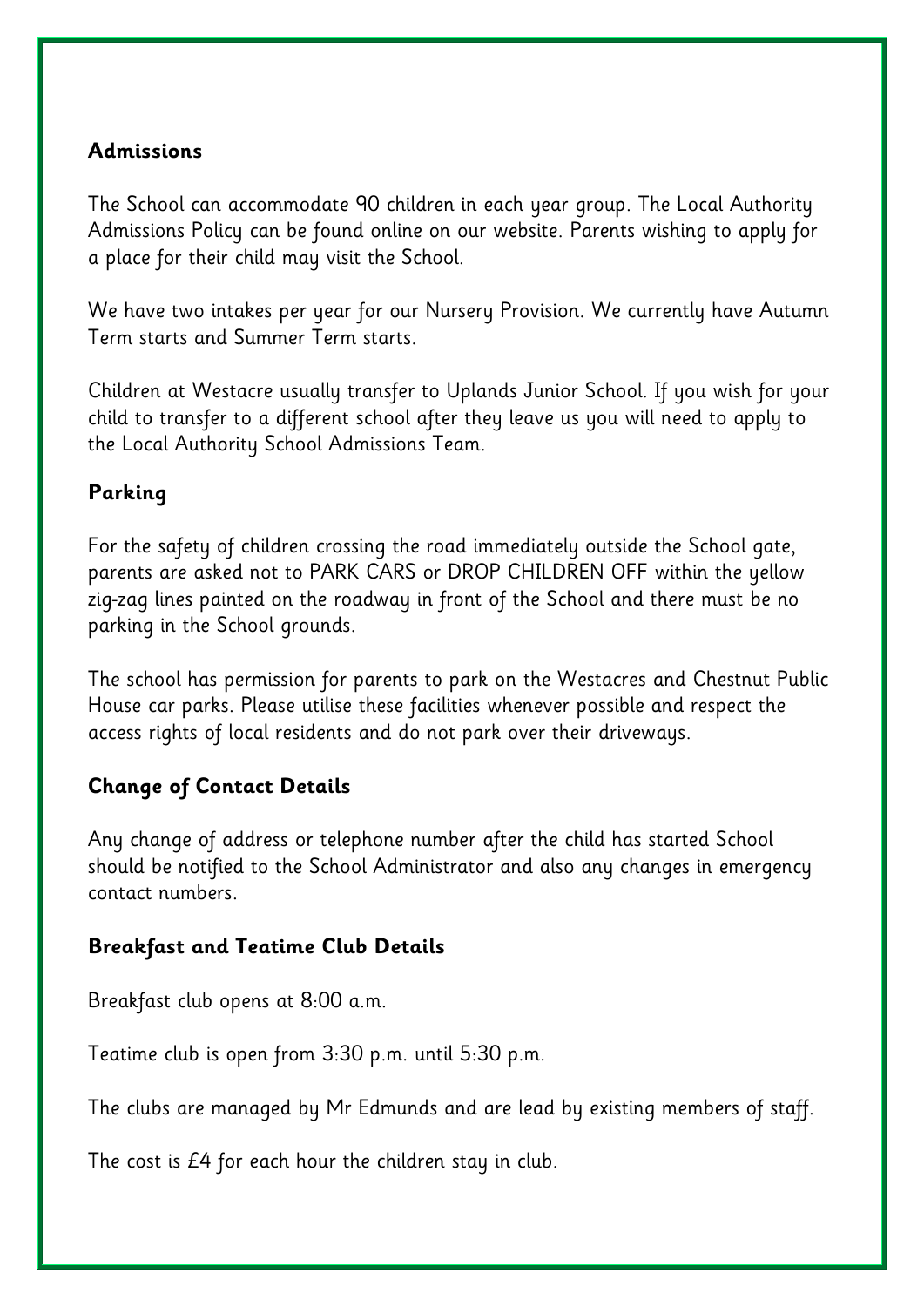# **Members of Staff**

Headteacher **- Mr A Edmunds** Deputy Headteacher **- Mrs E Guest**

Nursery Teacher - **Miss E Price**

Reception Teacher and Early Years Leader – **Miss H Cooper** Reception Teacher – **Miss R Brown** Reception Teacher – **Miss H Smith**

Year One Teacher – **Mrs E Guest and Mrs L Smith** Year One Teacher – **Mrs C Frost** Year One Teacher – **Miss Y Burrows**

Year Two Teacher and SENDco- **Miss D Phillips**  Year Two Teacher and Phase Leader - **Mrs L Taylor** Year Two Teacher - **Mrs T Lane and Mrs K Pearson**

Higher Level Teaching Assistant - **Mrs D Edwards** Higher Level Teaching Assistant - **Mrs A Hickman** Higher Level Teaching Assistant - **Mrs C Bennett**

Teaching Assistant - **Mrs M Mall-Ganger** Teaching Assistant - **Mrs D Kay**  Teaching Assistant - **Mrs D Corfield** Teaching Assistant - **Mrs N Creaven** Teaching Assistant - **Miss K Woods** Teaching Assistant - **Miss R Gorton** Teaching Assistant - **Mrs S Dugmore** Teaching Assistant - **Mrs S Curtis** Teaching Assistant - **Mrs K Thompson**  Teaching Assistant - **Mrs S Dewsbury** Teaching Assistant – **Mrs N Takhar**  Office Staff Business Manager - **Mrs K Bateman** School Administrator **- Mrs J Laurie**

Receptionist **- Mrs S Hinett**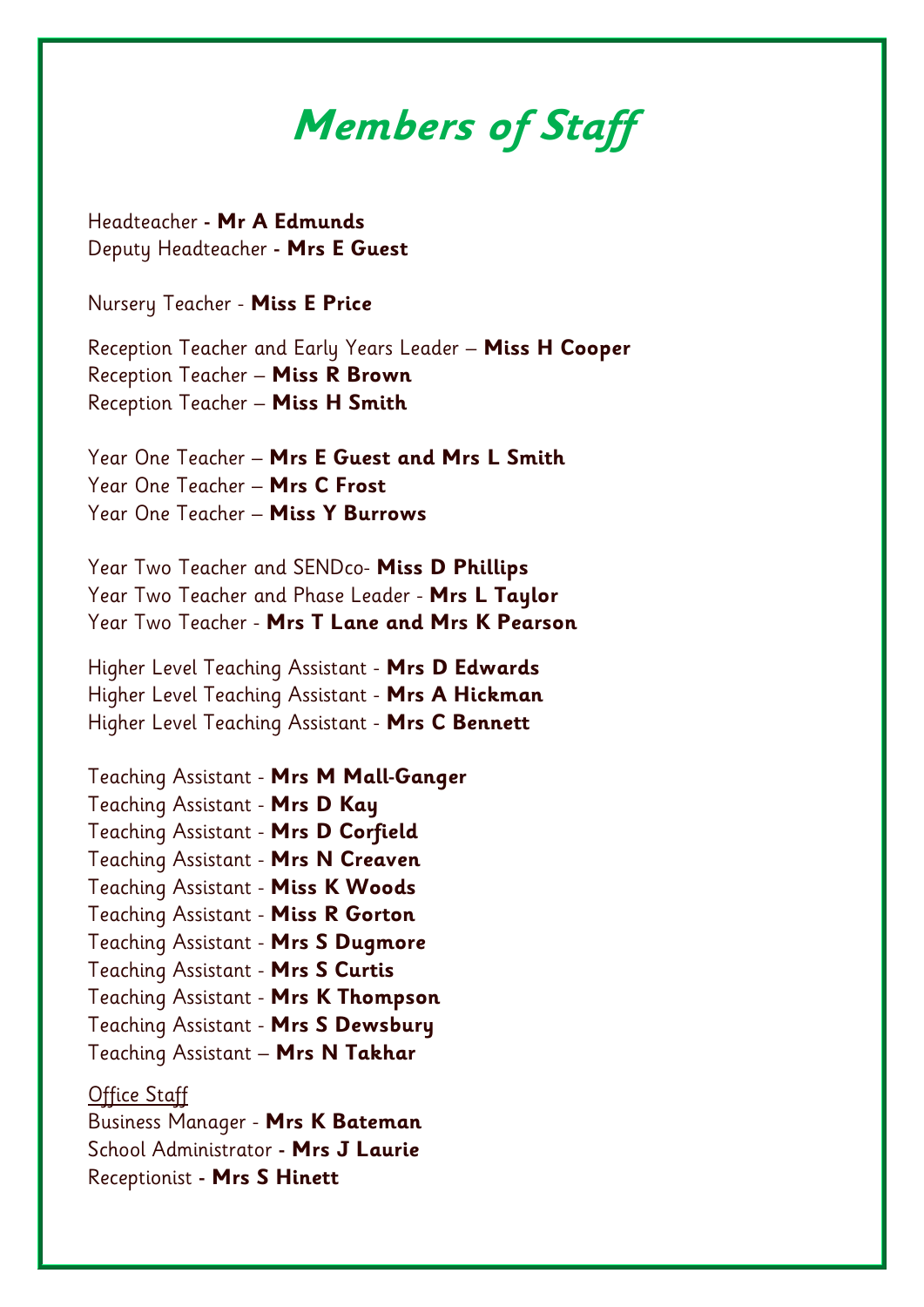# **The School Day**

#### **8:45 am**

The school gate is opened and the children need to be escorted by an adult to the designated entrances. All adults must adhere to the one way system around the school building.

#### **9:00 am**

The gate is closed and the teachers take the school registers and prepare the children for learning.

Morning Break is between

**10:15 am – 11:10 am**

Lunchtime is between

**11:45 pm – 1:20 pm**

All children are supervised and children have an excellent choice of healthy meals prepared by our school cooks in our 5-star rated kitchen (rated by the Food Standards Agency).

Afternoon Break

The children have a 10 minute break during the afternoon

End of School Day

**The gate is opened at 3:20 pm and all the children will be ready for collection**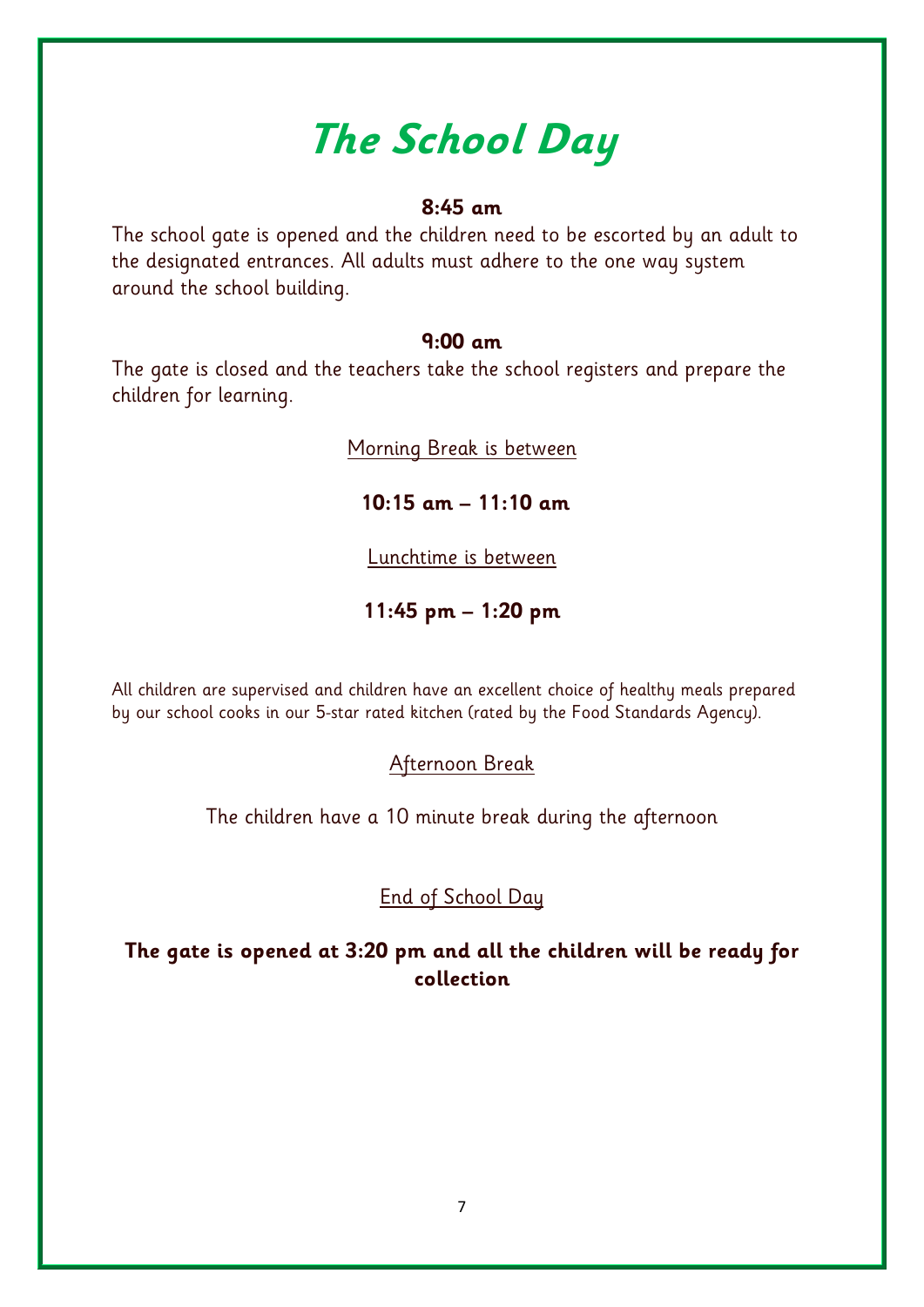# **The Curriculum at Westacre Infant School**

Teachers plan using the 2014 National Curriculum and the Wolverhampton Agreed Syllabus for Religious Education.

## **Foundation Stage**

We follow the EYFS Framework which explains how and what your child will be learning. It is very flexible so it can be adapted to the children's needs and interests. Your child will be learning skills, acquiring new knowledge and demonstrating their understanding through 7 areas of learning.

Personal, Social and Emotional Development Communication and Language Physical Development Literacy (RWI Synthetic Phonics) Maths Understanding the World Expressive arts and design

# **Curriculum Key Stage 1**

We provide opportunities for all pupils to learn and achieve. Our carefully planned curriculum promotes pupils' spiritual, moral, social and cultural development and prepares all pupils for the opportunities, responsibilities and experiences of life.

Literacy, Numeracy and Science are core subjects of the National Curriculum. The foundation subjects of the National Curriculum are Science, Art and Design, Design and Technology, Geography, History, Computing, Music and Physical Education.

Throughout the academic year, we will provide you with a range of information and resources that will enable you to support your children with their learning. Every half term, you will receive a Topic Newsletter that informs you of the learning that will be taking place in the Foundation Subjects. We also ask the children complete a project that is specific to the learning that they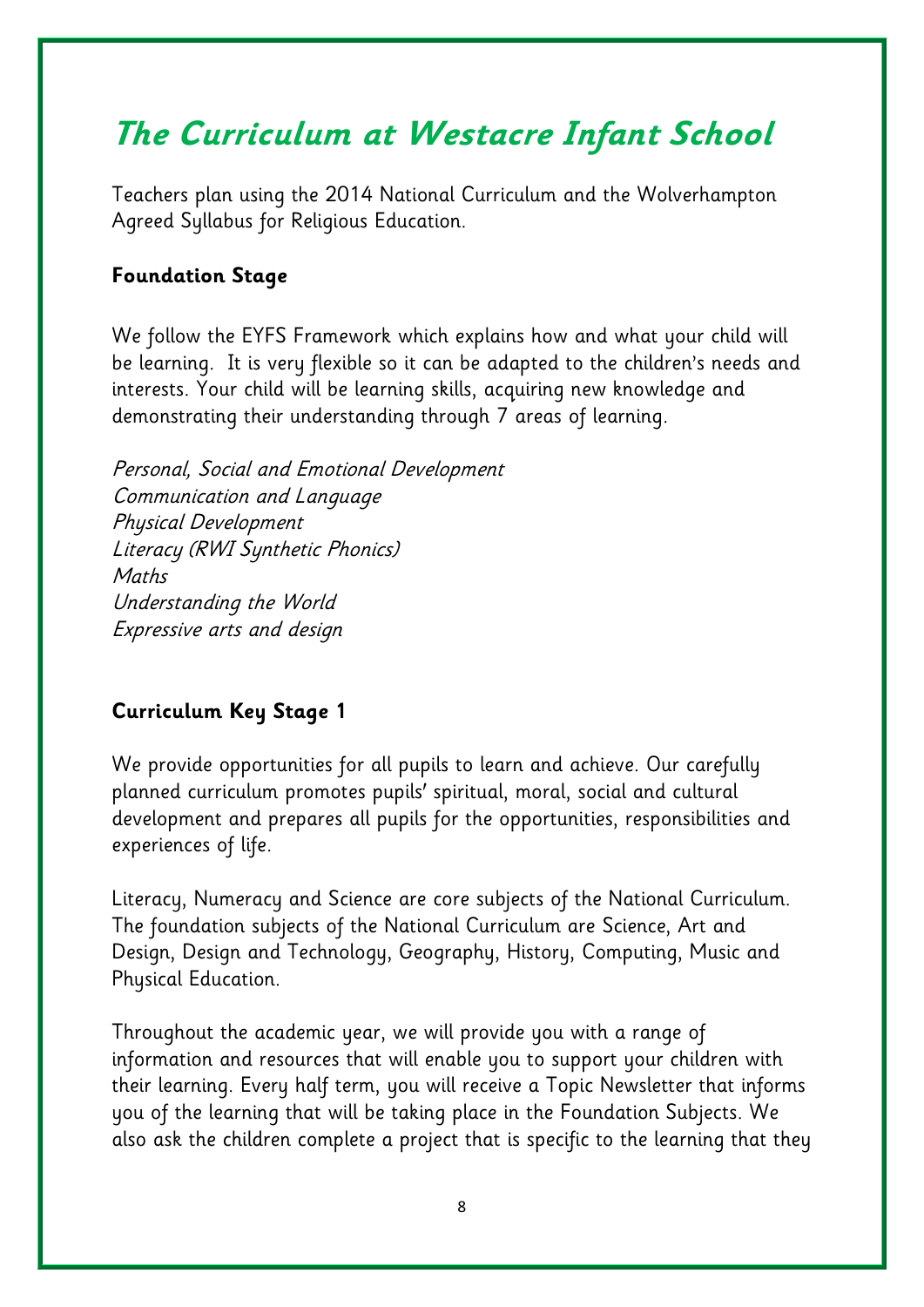have been doing during their Topic work. We use the projects for displays around the school to celebrate our broad and balanced curriculum.

To help inform you as parents and carers about the learning in English and Maths, we will provide you with 'Westacre Warm Ups' These documents will identify activities on Education City that can be used to support the children before any new learning takes place and or consolidate any learning in the future.

To enrich the school experience at Westacre Infant School, we hold a range of After School Clubs. We visit special places within the local area and visits are planned to help deepen the understanding of our curriculum work. We actively encourage visits from local services and people within the community.

Children who have special educational needs are provided with additional support in class and sometimes in a small group. We give as much support as we can to parents and children and we try to ensure that all children achieve their full potential at Westacre Infant School. We work with a range of professionals and services to identify the specific needs of individuals and the appropriate strategies and support.

# **Safeguarding**

Our Designated Safeguarding Lead is Mr Edmunds and Mrs Guest and Miss Smith are our Deputy Designated Safeguarding Leader. If you have any concerns about safeguarding in school or a child protection concern do not hesitate to contact them on 01902 558532.

All staff & Governors in school have a DBS check and other checks are also completed to ensure their suitability to work with children. All regular volunteers are also checked. Staff receive regular Safeguarding Training and Governors receive regular safeguarding up-dates from Senior Leaders in school.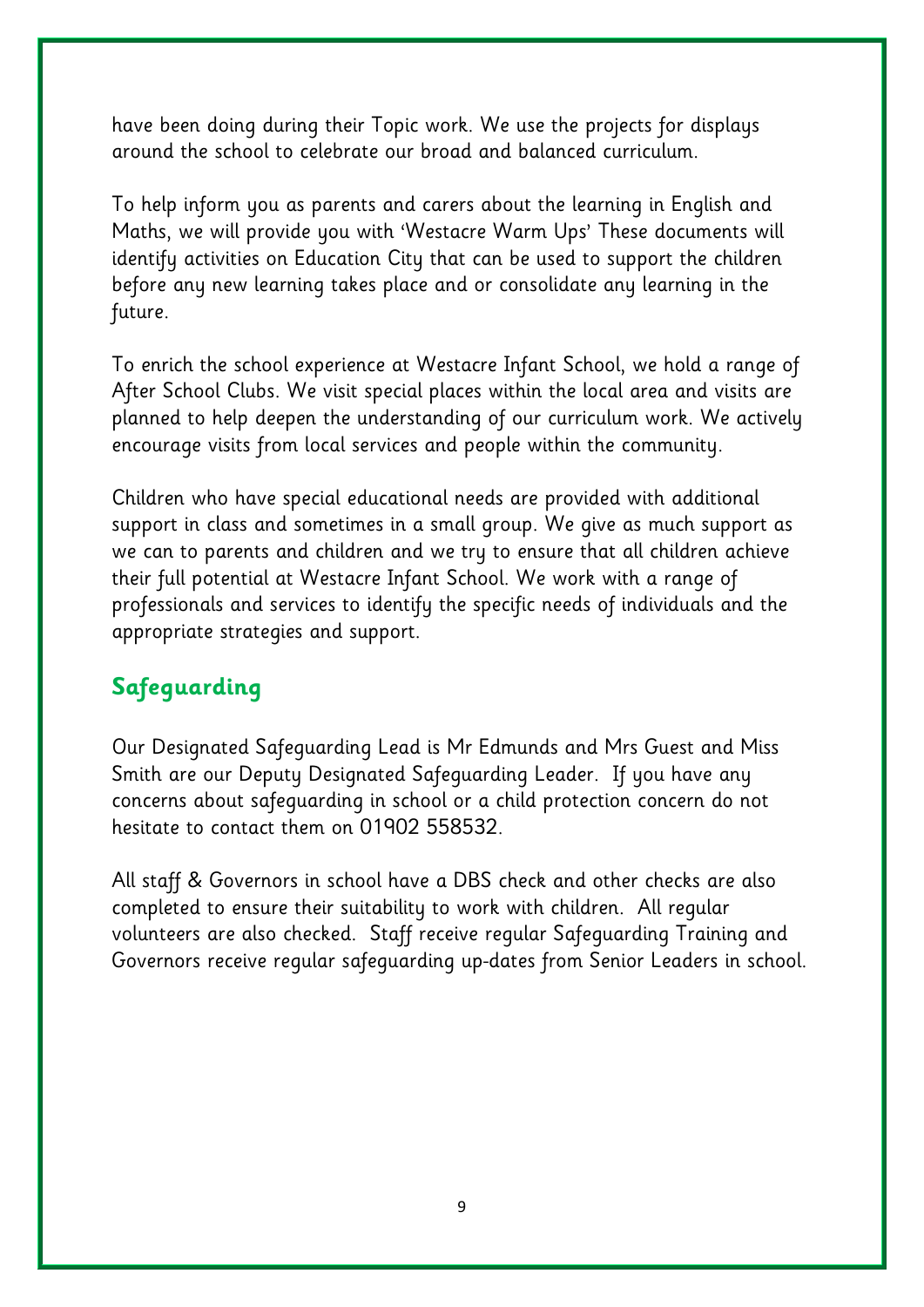# **Behaviour**

# **Aims**

The aim of Westacre Infant School is for every member of the school community to feel valued and respected, and for all persons to be treated fairly. The school behaviour policy is therefore designed to promote an environment where all feel happy, safe and secure.

# **A positive approach**

An effective discipline policy is one that seeks to lead children towards high self-esteem and self-discipline. Consequently, good discipline arises from good relationships and from setting expectations of good behaviour.

# **Rewards and Sanctions**

We aim to create a healthy balance between rewards and sanctions with both being clearly specified. Pupils should learn to expect fair and consistently applied sanctions for inappropriate behaviour. All systems are flexible to take account of individual circumstances.

# **Rewards**

All members of staff will recognise and celebrate appropriate behaviour at all times around the school through informal praise.

Rewards may involve:

- Verbal praise to children and parents
- Stickers
- Communication books
- Certificates
- Golden Time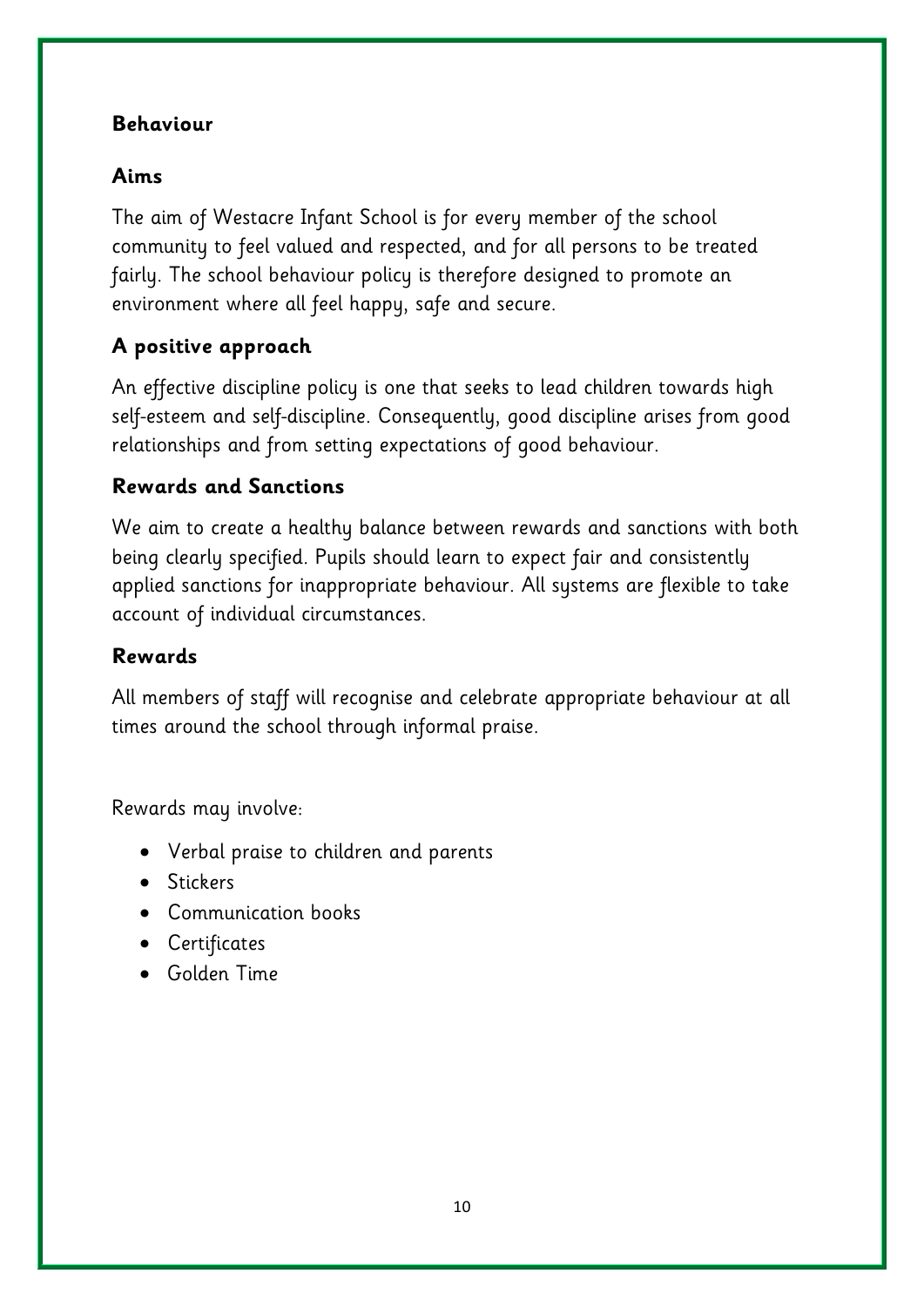# **Absences**

- If your child is absent from school, we ask that you telephone school before 9.00am.
- On the first day of absence we will phone home to see why your child is not in school.
- We will only authorise absence for genuine cases of illness.
- We ask that if your child needs a medical appointment that whenever possible this is arranged outside of school hours.
- From September 1st 2013 amendments to the 2006 regulations remove references to family holidays and extended leave as well as the statutory threshold of ten school days. The amendments make it clear that Headteachers may not grant ANY leave of absence during term time unless there are exceptional circumstances. This does mean that where, ordinarily a family may have previously taken term time holidays, this will no longer be possible and you should not take your children out of school. We can no longer issue holiday forms. Any holiday taken in term time will be classed as an unauthorised absence and you may be fined.
- If you wish to take your child out of school you may request a leave of absence form and the Headteacher will assess each case on its own merits.
- We monitor absences carefully and work in close liaison with the Education Welfare Officer.

# **Punctuality**

Children are in class by 8:55am ready to start work at 9:00am. If your child is late, we ask that you bring them to the main entrance We monitor punctuality very closely and it is your responsibility to ensure your child is on time. Persistent lateness will be brought to your attention in writing, and support from our Educational Welfare Officer will be offered if necessary.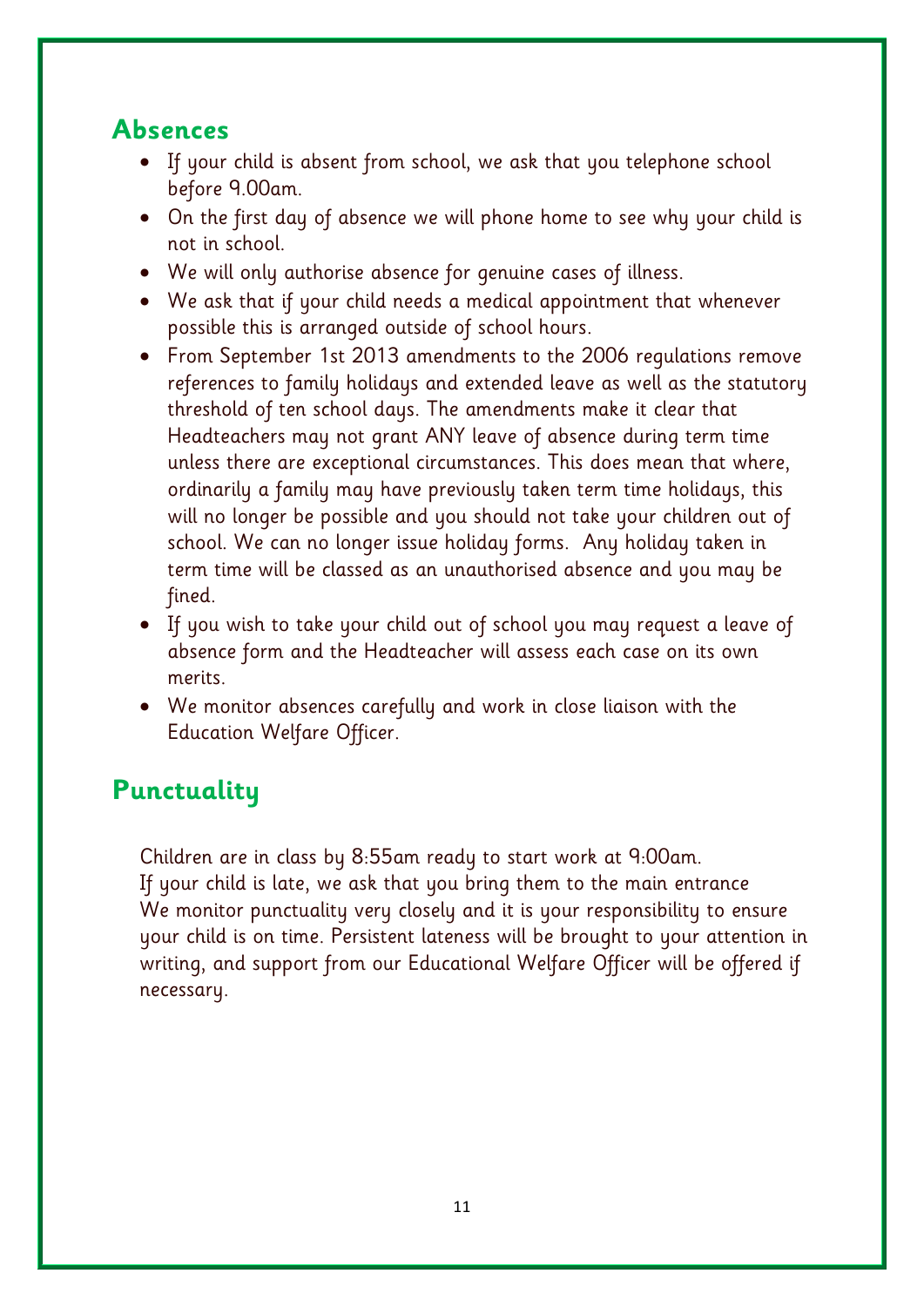# **School Uniform**

#### **Children are encouraged to wear our school uniform and this consists of;**

# **Boys**

- Green crew necked jumper with school logo
- Long grey trousers
- Green or white polo shirt with the new logo on
- Sensible black lace up or velcro school shoes (no trainers)
- (Weather permitting not just the Summer Term) o Grey shorts

# **Girls**

- Green crew necked jumper or cardigan with school logo
- Grey skirt/grey pinafore or grey trousers
- Grey or green tights or white socks
- Sensible low heeled black shoes (no boots)
- (Weather permitting not just the Summer Term)
	- o Summer green and white dress check
	- o Black flat heeled sandals

# **Clothing for PE**

 The children are asked to wear appropriate sports clothing on the day they are doing PE in school

# **All clothing needs to be clearly labelled with your child's full name**

# **Jewellery**

Children are not allowed to wear jewellery. Earrings are permitted but should be plain studs only.

# **School Meals**

School Meals are free for all children age 4-7 years.

The mid-day meal is cooked in the School Kitchen and is available for all children. They do not have a choice but for children who are vegetarian, an alternative is available. We have three dinner sittings enabling the children to eat politely without rushing, so encouraging good table manners.